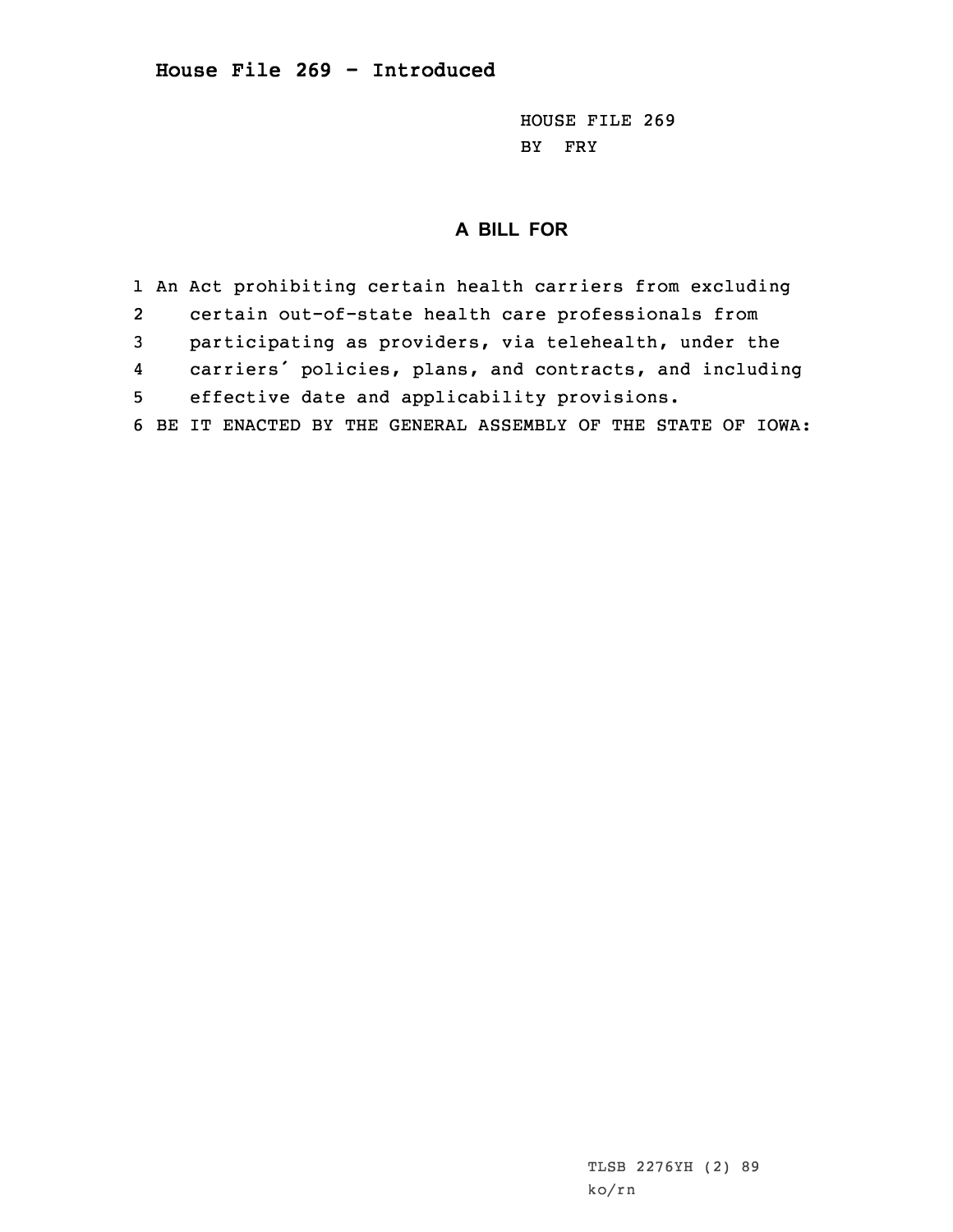1 Section 1. Section 514C.34, subsection 1, Code 2021, is amended by adding the following new paragraph: NEW PARAGRAPH. *0c. "Health carrier"* means the same as defined in section 514J.102. Sec. 2. Section 514C.34, subsection 3, Code 2021, is amended to read as follows: 3. *a.* Health care services that are delivered by telehealth must be appropriate and delivered in accordance with applicable law and generally accepted health care practices and standards prevailing at the time the health care services are provided, including all rules adopted by the appropriate professional 12 licensing board, pursuant to [chapter](https://www.legis.iowa.gov/docs/code/2021/147.pdf) 147, having oversight of the health care professional providing the health care services. *b.* A health carrier shall not exclude <sup>a</sup> health care professional who is physically located out-of-state from participating as <sup>a</sup> provider, via telehealth, under <sup>a</sup> policy, plan, or contract offered by the health carrier in the state if all of the following requirements are met: (1) The health care professional is licensed in this state by the appropriate professional licensing board and is able to deliver health care services via telehealth in compliance with paragraph *"a"*. 24 (2) The health care professional is able to satisfy the same criteria that the health carrier uses to qualify <sup>a</sup> health care professional who is located in the state, and who holds the same license as the out-of-state professional, to participate as <sup>a</sup> provider, via telehealth, under <sup>a</sup> policy, plan, or contract offered by the health carrier in the state. Sec. 3. EFFECTIVE DATE. This Act, being deemed of immediate importance, takes effect upon enactment. Sec. 4. APPLICABILITY. This Act applies to health carriers that deliver, issue for delivery, continue, or renew <sup>a</sup> policy, contract, or plan in this state on or after the effective date of this Act.

-1-

LSB 2276YH (2) 89  $ko/rn$  1/2